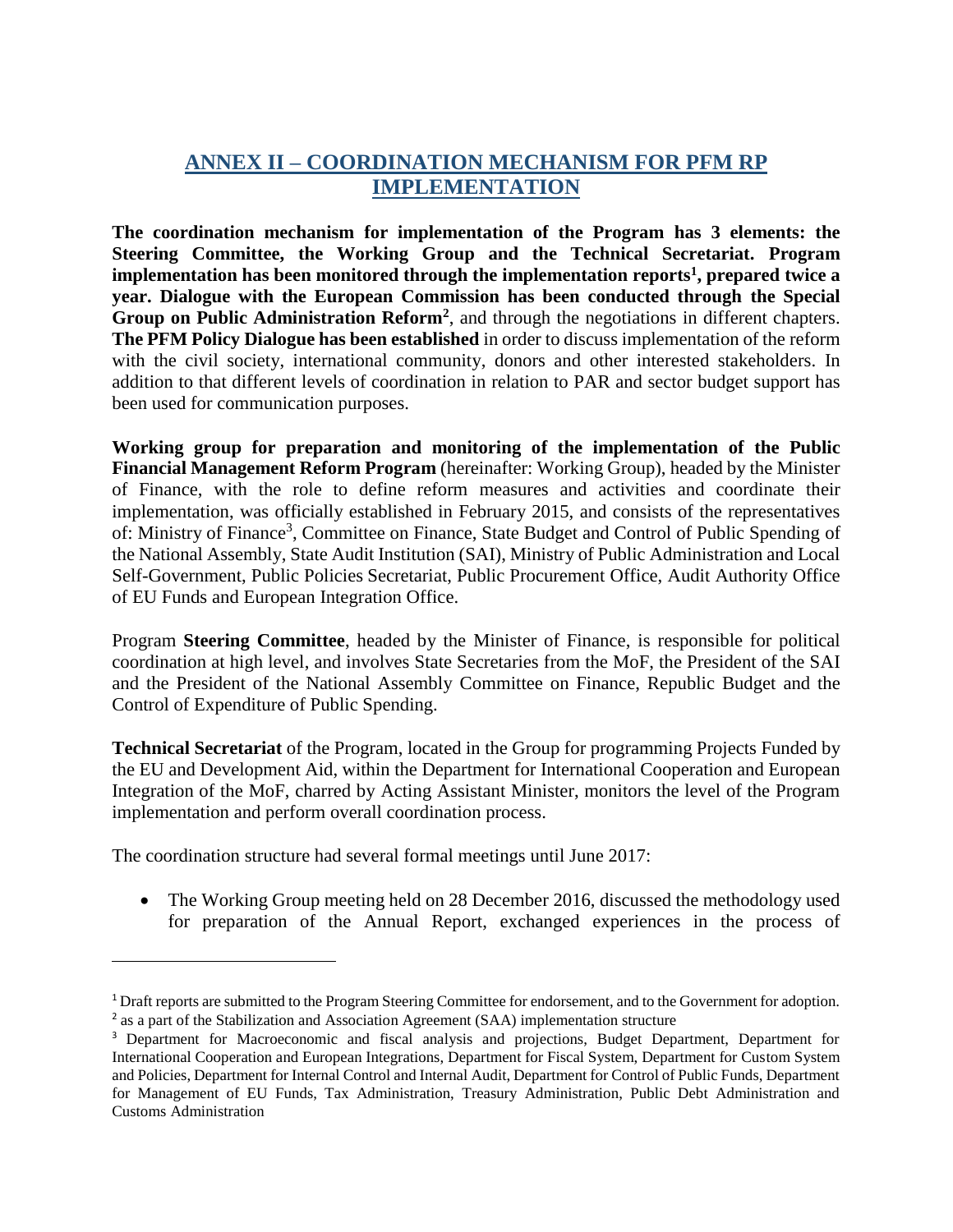implementation of planned activities, discussed challenges and obstacles to the Program implementation;

- The Program Steering Committee meetings held in February and December 2017, on which the Program Implementation Reports were discussed and endorsed, as well as recommendations for the future work;
- The Working Group meeting on 7 June 2017 was dedicated to discussion about the results of the PFM related activities, and preparation of the PFM Policy Dialogue on 13 June;
- At the PFM Policy Dialogue held on 13 June 2017, chaired by the Minister of Finance PhD Dušan Vujović, with the participation of representatives of international community and civil society, improvements in the implementation of the Program were presented and challenges discussed;
- The Working Group meeting held on 13 July 2017 was dedicated to the planning of the Workshop on Preparation of the Report on the implementation and improvement of the PFM RP held in Vrnjačka Banja with SIGMA experts;
- Participation at SIGMA Workshop on Preparation of the Report on the implementation and improvement of the PFM RP was held in Vrnjačka Banja from 25-27 July 2017, organized with support of the GIZ PFR Project. Workshop was dedicated to the improvements of reporting in line with the European Commission recommendations and SIGMA suggestions.

Since the PFM RP implementation is closely interconnected with the EU accession negotiation process, IPA programing and implementation, sectoral budget support, etc, the Technical Secretariat is in daily contact with members of the Working Group in respect to different topics. Therefore, numerous meetings and correspondence were conducted for the purpose of:

- Collecting inputs for preparation of the two semi-annual reports on Program implementation, as well as for preparation of Annual Report;
- Collecting inputs and preparation of meetings of the Special Group for Public Administration Reform with the European Commission in March 2016 and March 2017, and the SAA Implementation Committee in April 2016, as well as for the Progress Report for 2016;
- Consultation during the work on Sector Budget Support for the Public Administration Reform from IPA 2015 (SBS PAR), following fulfillment of preconditions for withdrawal of SBS tranches and preparation and update of the sector MTEF;
- Collecting information on the requests for technical assistance in SBS PAR, and preparation of ToR;
- Participation at the coordination platforms for the SBS PAR;
- Preparation and implementation of the Action Plan for Implementation of Recommendations of the World Bank Vertical Functional Analysis of MoF;
- Participation at the PAR Sector Working Group meetings organized by the SEIO with donor community. Only one separate PFM meeting with donors has been organized so far, but it is planned to be organized at least twice per year;
- Participation at the IPA Committee of the MoF, gathering all beneficiaries and potential beneficiaries of IPA and bilateral assistance in the MoF (three meetings were held in 2016 and one in 2017);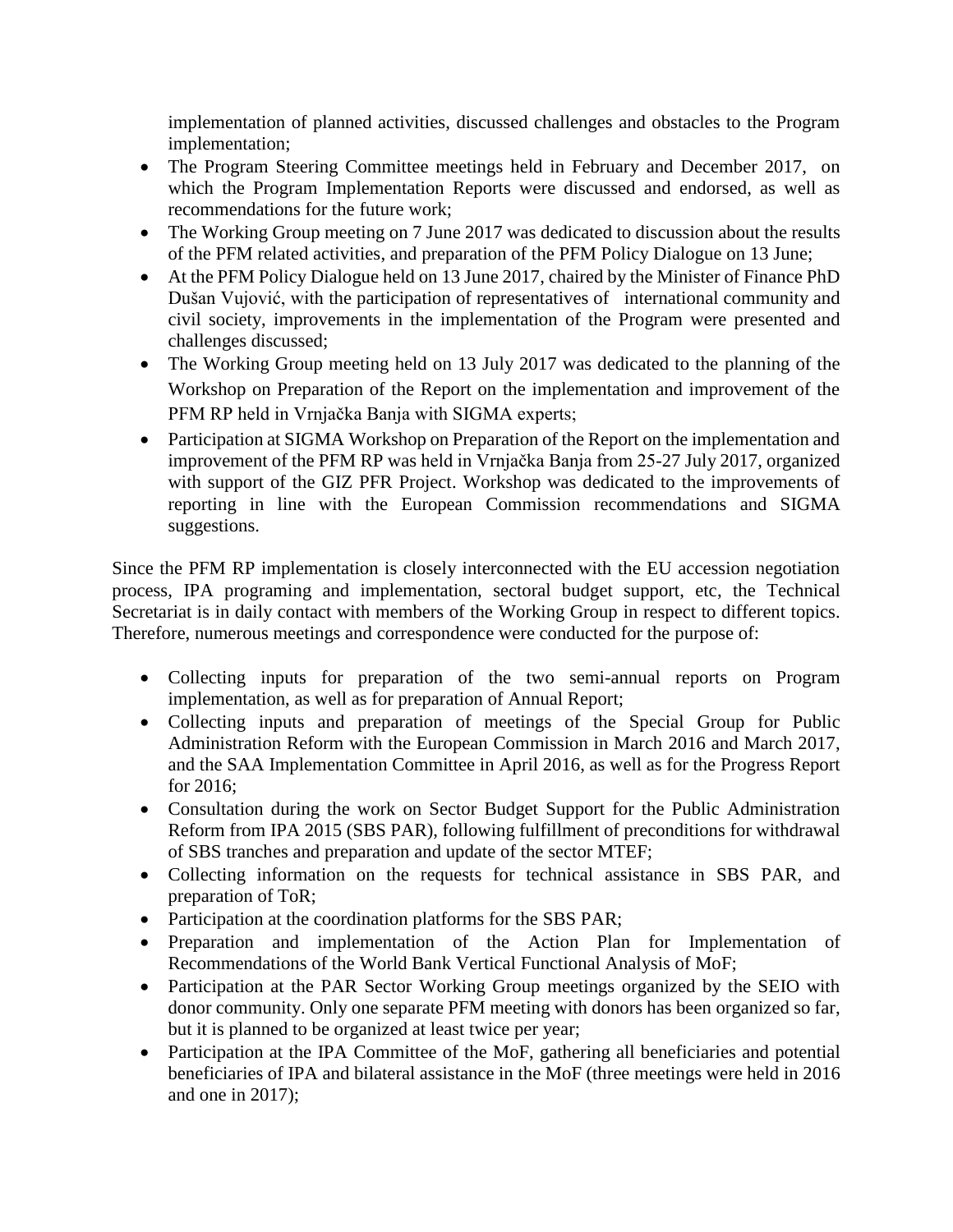Two workshops for defining activities of GIZ project of the Public Administration Reform were organized, in March and in December 2016, etc.

The first PFM Policy Dialogue was held on 13 June 2017 in Belgrade, chaired by the Minister of Finance, and organized with the support of the GIZ PFR project. Implementation of Program was presented by pillars, with the major progress achieved in the area of multiannual program budgeting, budget execution reporting and public procurement. The Program was also presented in the broader context of other strategic documents and reforms, IPA support and EU negotiations process. Interest of the civil society was mainly concentrated in audit and capital projects methodology in the area of environmental protection, improvement of budget inspection work across the regions, audits in the health sector, as well as protection of internal auditors in execution of their competences. The PFM Policy Dialogue will be established as regular practice in order to inform and consult civil society and other relevant stakeholders on implementation of the Program, and receive valuable feedback for the Program implementation.

The civil society organizations are involved in the dialogue on public finance management, and will be invited to participate in the process of revision of the Program. They are not currently involved in the reporting process, since the purpose of the report is to assess the progress achieved in accordance with the objectives of the adopted Action Plan. All reports are published on the website of the Ministry of Finance. In order to achieve visibility, transparency and to improve communication with all relevant stakeholders and citizens, on the homepage of the Ministry of Finance [http://www.mfin.gov.rs](http://www.mfin.gov.rs/) , a special banner referring to the PFM has created, as well as the electronic address pfmdijalog@mfin.gov.rs, through which civil society organizations can directly give recommendations for improving the public finance management process.

The Program is also being monitored from the aspect of obligations related to negotiations with EU, and represents an important instrument for programming IPA and bilateral donors support.

It is exceptionally important that the Program is in compliance with other strategic documents of the Government of the Republic of Serbia. Public financial reform is one of the key pillars of the Public Administration Reform Strategy (PAR), and the accompanying Action Plan. Key actions in the area of Budget Planning and Preparation, Financial Control and Public Procurements have been further defined under the third special objective of the PAR implementation Action Plan, adopted in March, 2015. PFM RP 2016 – 2020 complements the PAR strategy. It also establishes a strategic framework for more detailed strategies in certain subfields of public finances, such as, for example, the Strategy of Public Internal Financial Control Development in the Republic of Serbia for the period of 2017-2020, Tax Administration Transformation Program, the Arrears Clearance and Prevention Strategy, the National Anticorruption Strategy, the Public Procurement Development Strategy of the Republic of Serbia for the period 2014 – 2018 etc.<sup>4</sup>

PFM RP takes into consideration all relevant documents in the area of European integration, starting from the Stabilization and Association Agreement between the European Union and is in compliance with all the obligations that Republic of Serbia has undertaken in the negotiating

 $\overline{\phantom{a}}$ 

<sup>&</sup>lt;sup>4</sup> Due to their complexity, the reports on implementation of those sub strategies shall be prepared separately, whereas in this report they shall include only those areas foreseen in the Action Plan of the Program.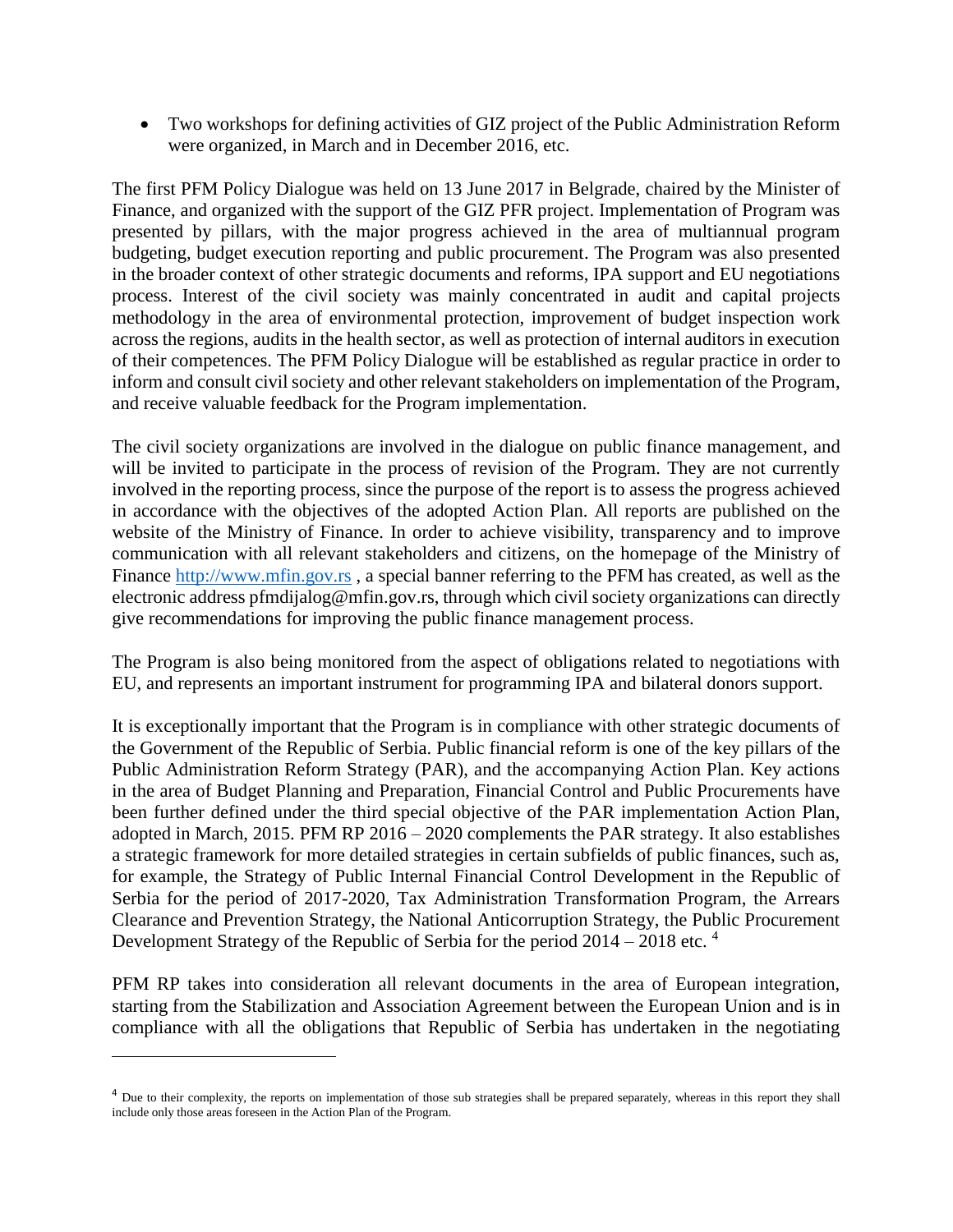process on EU accession. The PFM RP serves as an important document in programming developmental help from IPA and other sources.

The Fiscal Strategy for the period 2017 – 2019 recognizes the Public Financial Management Reform Program 2016 – 2020 as one of the key processes for successful implementation of fiscal consolidation program. Significant reform activities on both revenue and expenditure side result in a reduction of deficit and public debt, as well as in improvement of the procedures of overall budget process, starting from the medium-term planning phase to the control and audit of spending the budgetary funds. Improvement of the procedures related to planning, implementation and control on one side, and increasing the efficiency of institutions in charge of revenue collection on the other side, contribute and support the fiscal consolidation program. Economic Reform Program – ERP is the document developed annually by the Republic of Serbia, as being a candidate country for EU membership, for the purpose of establishing the platform for more efficient fiscal planning and coordination of economic policies, as well as the involvement in the European Semester  $n$ , light". In the guidelines of the European Commission for ERP preparation for the period 2016 –  $2018$ ,  $2017 - 2019$ , and  $2018-2020$  the importance of the public financial management is emphasized. In addition to the fact that the subject of public finances is present in the first three chapters of ERP document, one of the areas of the highest priority within the chapters  $4 - 6$ , referring to the Structural Reforms Priorities (SRP) – is related to the area of public financial management. In the area – Public Financial Management within the document ERP 2016 – 2018 and ERP 2017-2019 two priority structural reforms have been defined  $-1$ . Tax Administration Transformation and 2. Enhancement of Capital Investments Management, taken from the Public Financial Management Reform Program 2016 – 2020.

A Special Group for public administration reform, co-chaired by the European Commission and Ministry of Public Administration and Local Self-Government of the Republic of Serbia, as a special supervisory body in monitoring the implementation of SAA, with the basic task to monitor the implementation of Public Administration Reform Strategy and accompanying Action Plan, will continue to serve as the appropriate instrument for communication, coordination and reporting on public administration reforms in the Republic of Serbia. The third meeting of the Special Group for Public Administration Reform was held in Belgrade, in March, 2017. At this meeting, the implementation of the Program was presented, as well as the activities conducted in the first year of the Program implementation.

Certain areas from the Program will be processed in detail and within the adequate negotiating chapters, in particular Chapter 32 – Financial Supervision, 16 – Taxation, 17 – Economic and Monetary Policies, 29 – Customs Union, 33 – Financial and Budgetary Provisions, 5 – Public Procurements etc. Monitoring of implementation of the Sector Budget Support for the area of Public Administration Reform IPA 2015, as well as other forms of using this instrument of support, also represent one way of monitoring the implementation of certain parts of the Program. The given kinds of cooperation with the European Commission will continue and will represent the significant contribution to the improvement of Program Implementation.

Public Financial Management Reform Process is related to and contained in the vertical functional analysis of the Ministry of Finance, conducted during 2016 by the World Bank. Certain recommendations from the Action Plan of the vertical functional analysis are separated and